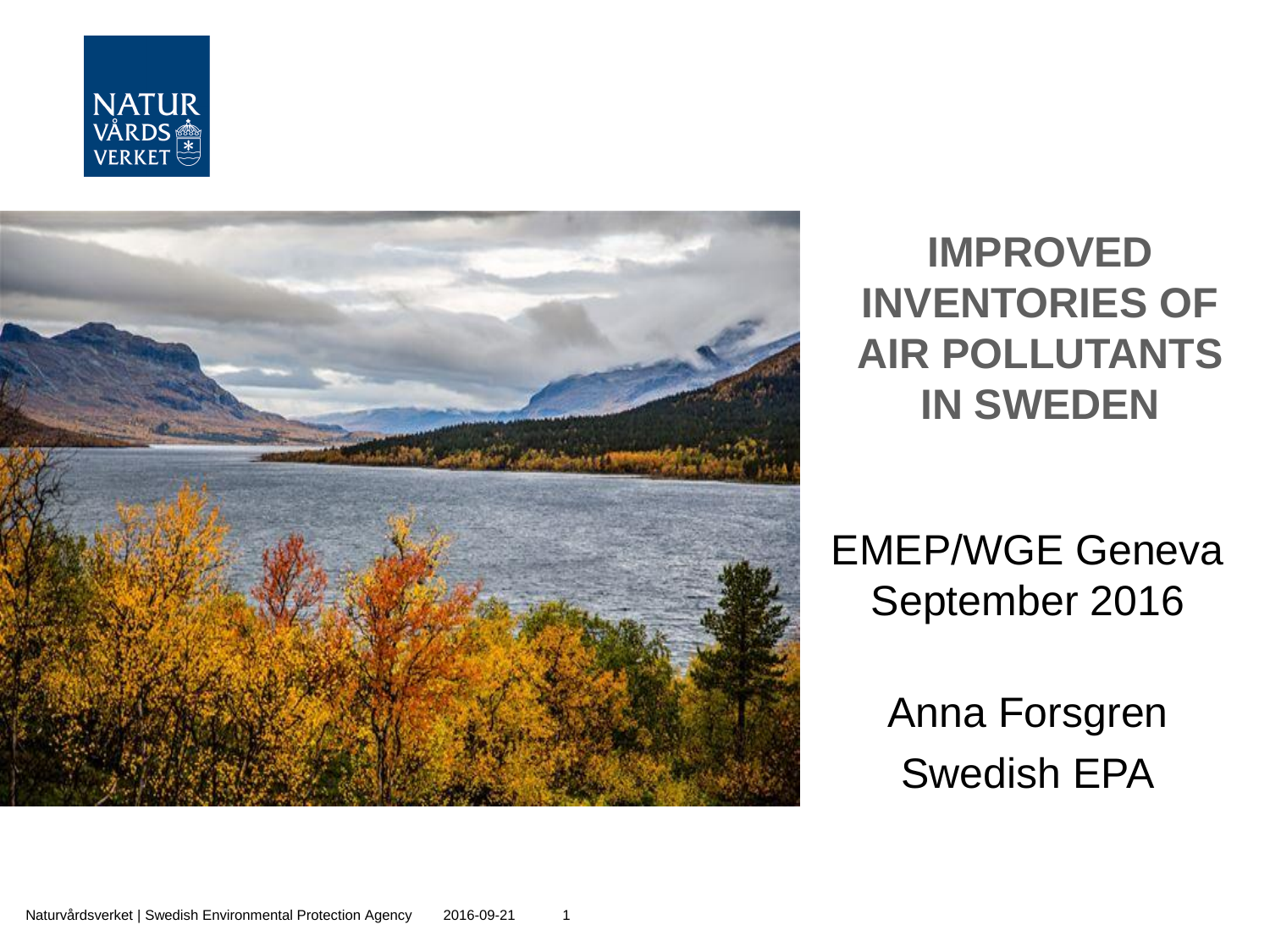## **Background**

- Very few improvements in the Swedish inventory during the last 10 (?) years
- Recommendations from last review (2013) had not been handled
- Bad completeness (numbers of "not estimated", NE:s) which could mean underestimation of emissions. This was illustrated in the NEC progress report 2014.
- Bad quality (emission factors, EF:s and activity data, AD) which could mean under- or overestimation of emissions

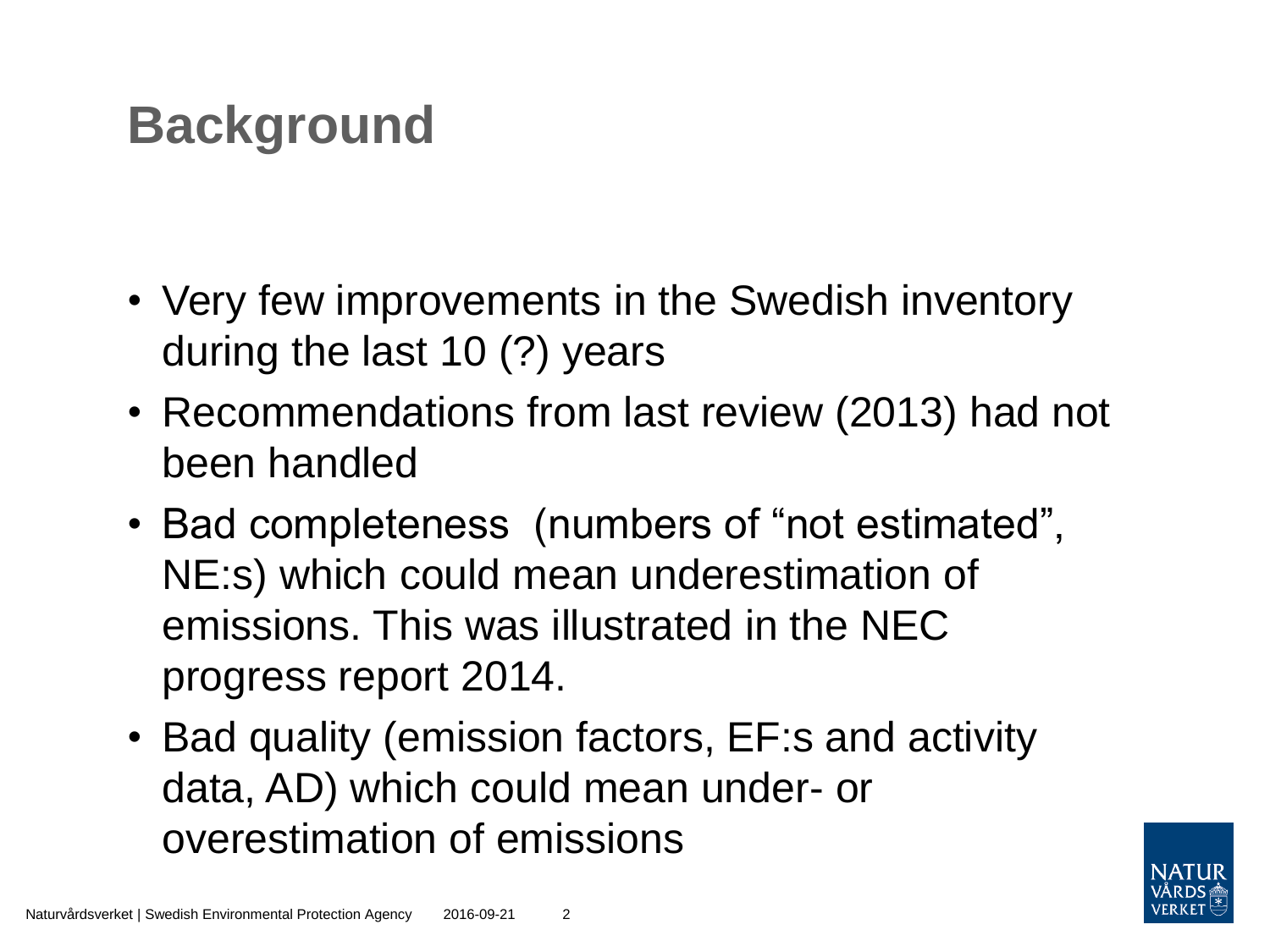### **NEC status report 2014 – an eye opener**



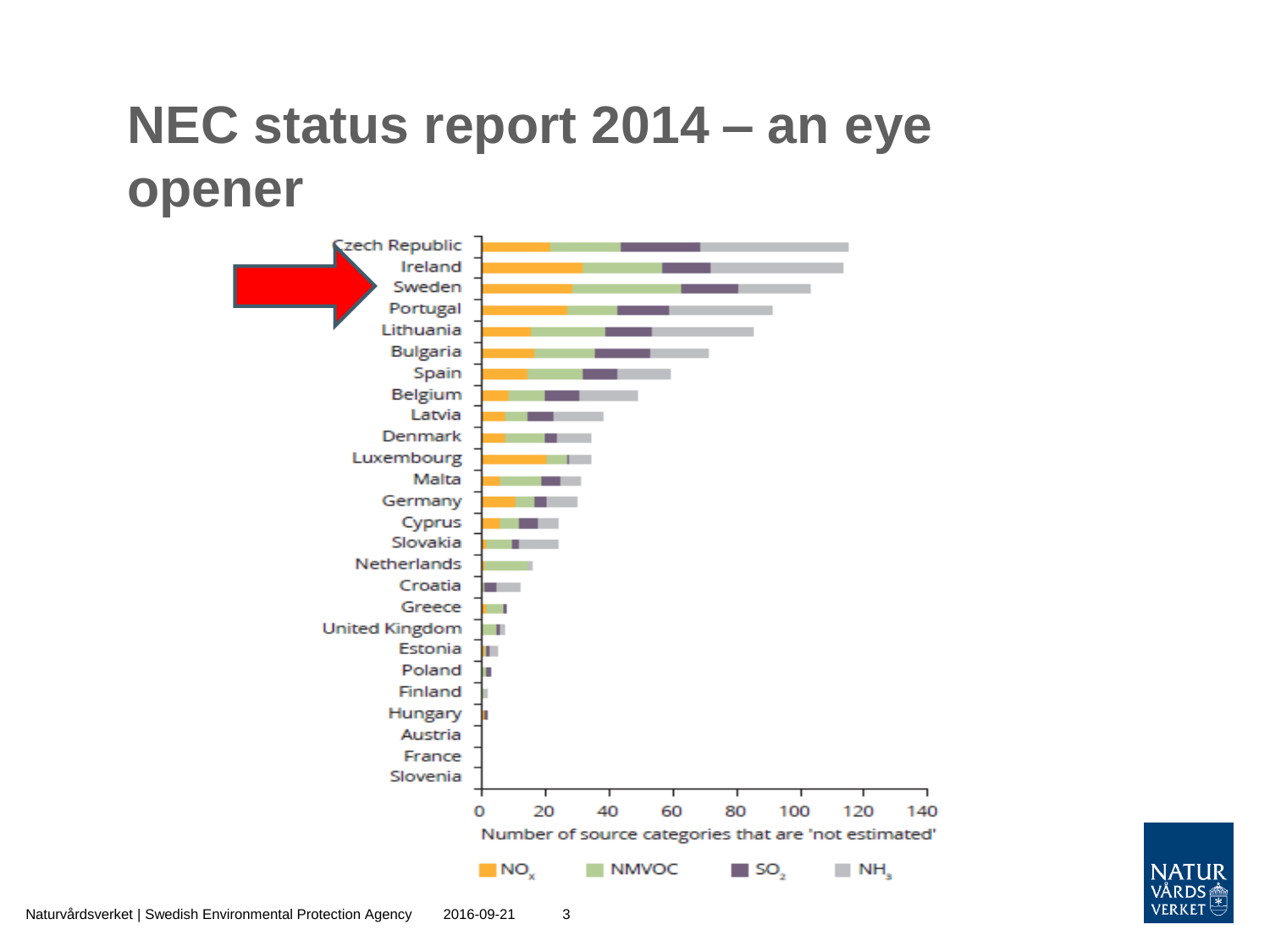## **Completed projects**

- Completeness project to eliminate NE:s where possible by using default EF:s from the Guide Book (mainly sector 1, 3 and 5) and already available activity data (implemented 2016)
- New method of calculating emissions from tyre and brake wear and road abrasion. (implemented 2016)
- Improved method for estimating emissions from Solvent Use (will be implemented 2017)
- New EF:s for 1A1a (public electricity and heat production) (will be implemented 2017)
- Improved structure of the IIR taking into account the recommendations from the review in 2013. (will be implemented 2017)

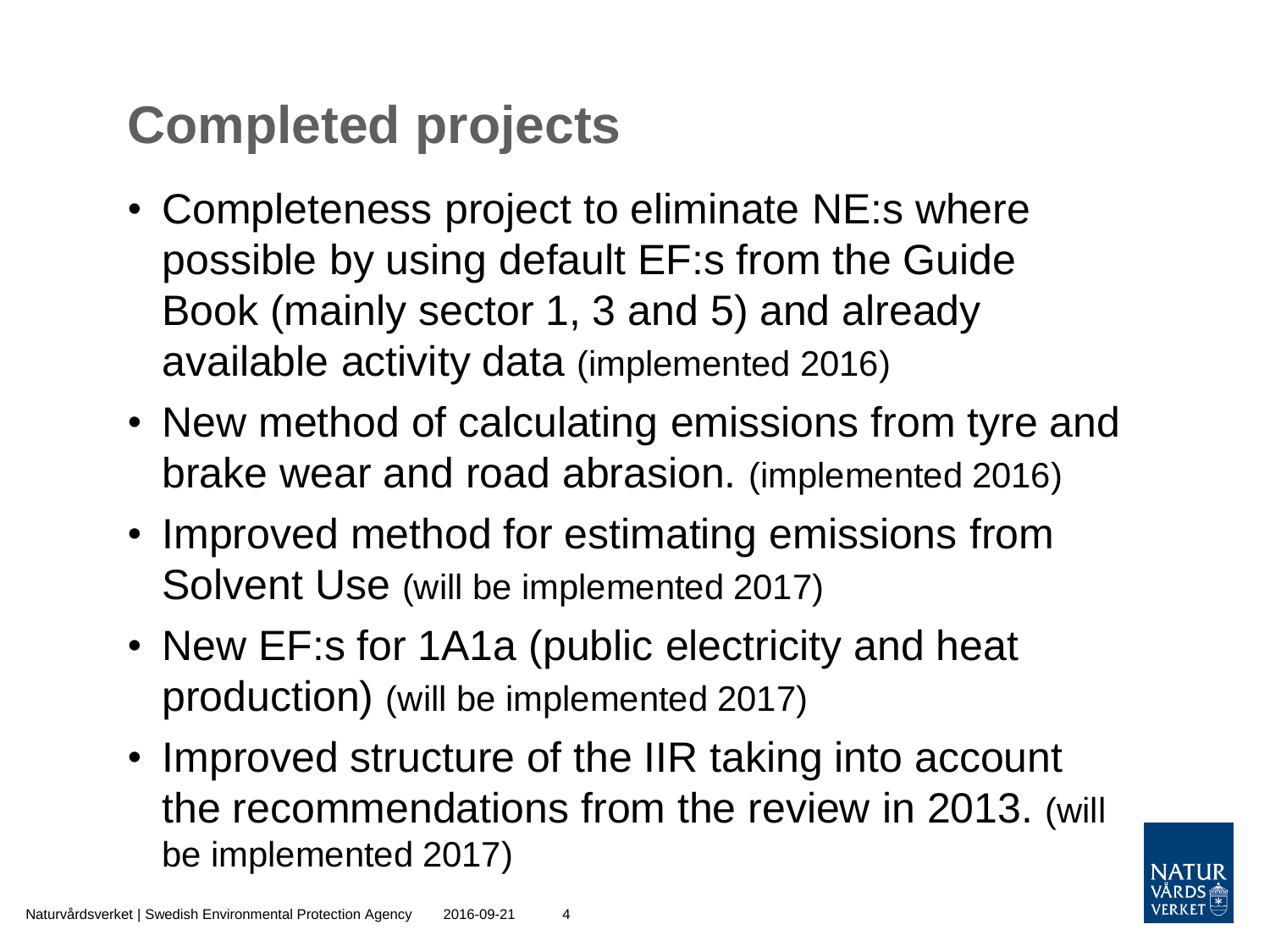# **Ongoing projects**

- Improving activity data for small scale wood combustion (technology and wood consumption). New emission factors are developed in a Nordic project
- Improving EF:s for 1A2, combustion within industry
- A consistent time series for NH<sub>3</sub> from agriculture with better activity data